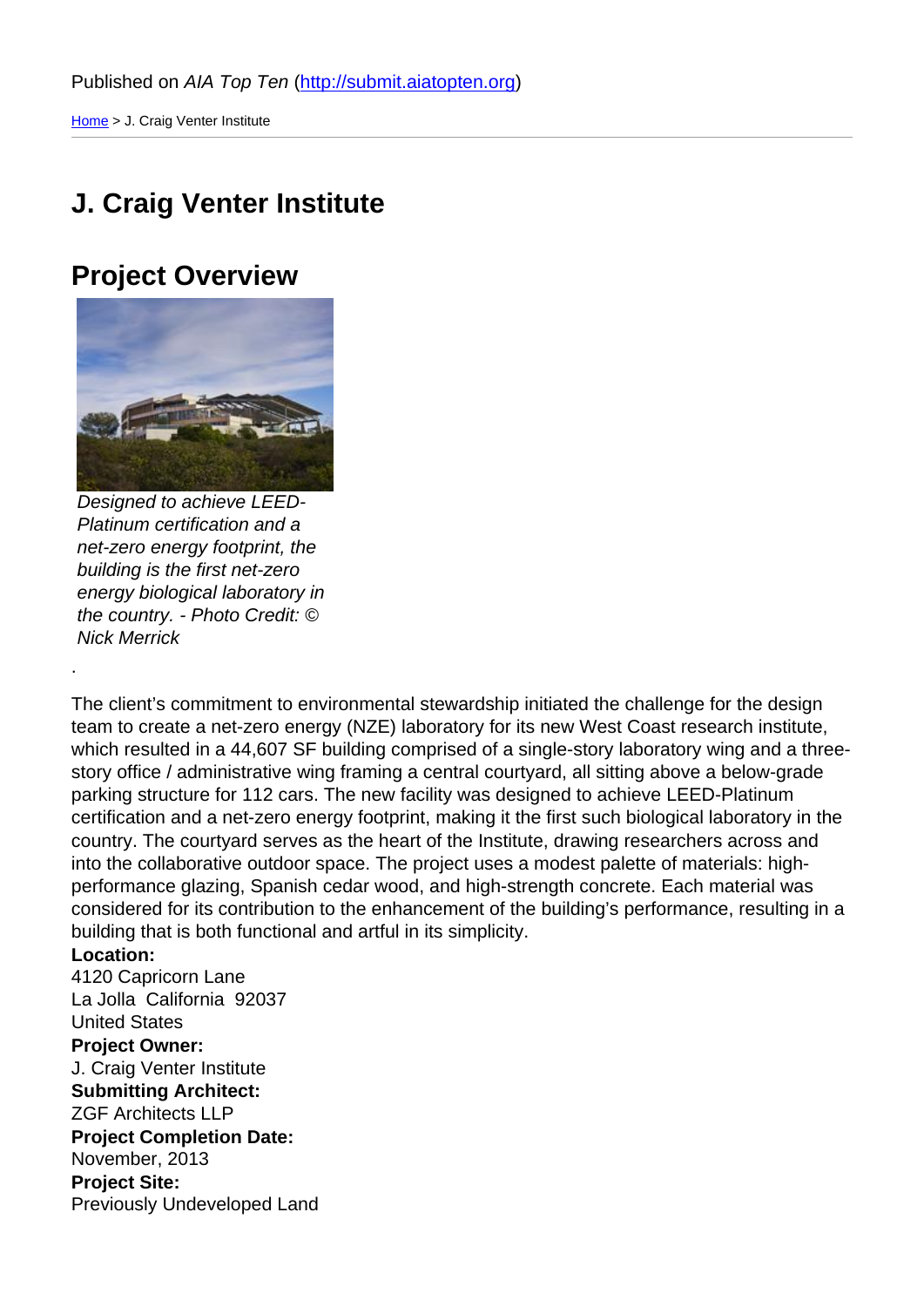**Project Type:**  Laboratory **Project Site Context/Setting: Suburban Other Building Description:**  New **Building or Project Gross Floor Area:**  44,607 square feet **BOMA Floor area method used?:**  No **Hours of Operation:**  8am-6pm, Monday-Friday

### **Design & Innovation**



The laboratories feature reconfigurable furniture and infrastructure to support future flexibility. Chilled beams help condition the space. - Photo Credit: © Nick Merrick



Dry spaces echo the wet laboratories' flexibility with movable and adjustable furniture and partitions. - Photo Credit: © Nick Merrick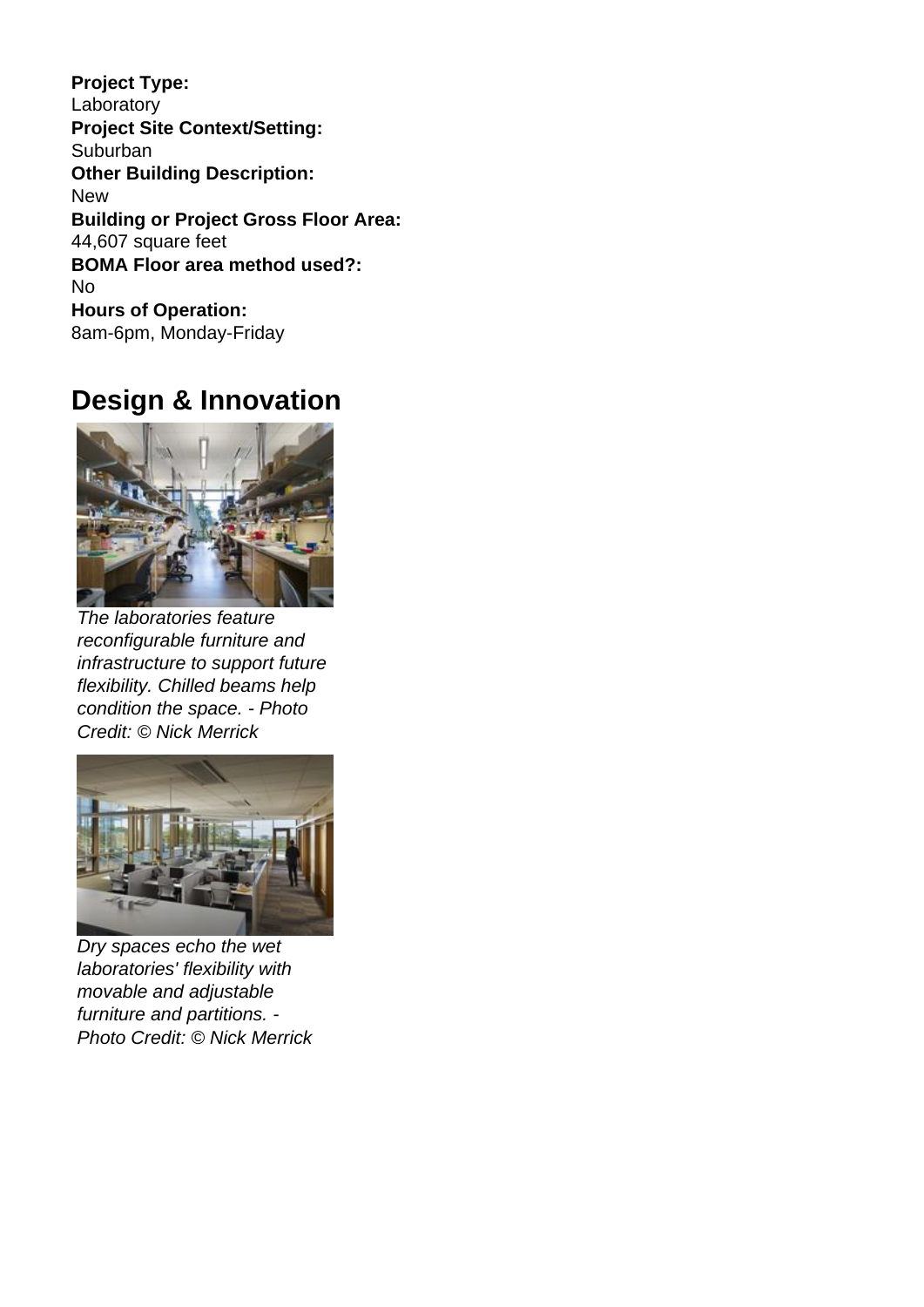

The courtyard and garden connect the two building wings, promoting collaboration amongst researchers. Photovoltaic arrays provide energy to the building and shade to the courtyard. - Photo Credit: © Nick Merrick

The project was shaped by a remarkable site—2.03-acres in the Upper Mesa Neighborhood of La Jolla, on land leased from the University of California, San Diego (UCSD), with views to the Pacific Ocean. Because the site is situated on the edge of La Jolla's Skeleton Canyon Ecological Reserve, a precious natural resource that is used for research and education for promoting the understanding and protection of biological resources, it was critical to respect the Reserve both during and after construction. Also imperative was accommodating the program, which called for both laboratories and offices—two distinct types of spaces in terms of ventilation and energy use. The team's holistic approach to design revolved around energy performance and water conservation. To reduce energy loads and optimize the mechanical system, the computational laboratories and administrative spaces are located in one wing, and wet laboratories occupy the other. Ground level wet laboratories utilize an easily reconfigurable "plug and play" casework system that encourages transparency and creates an environment that can be rearranged overnight. The dry wing provides open and private offices, formal meeting areas, temporary visitor stations, and informal open modular seating to support administrative and research activities and to foster collaboration.

# **Regional/Community Design**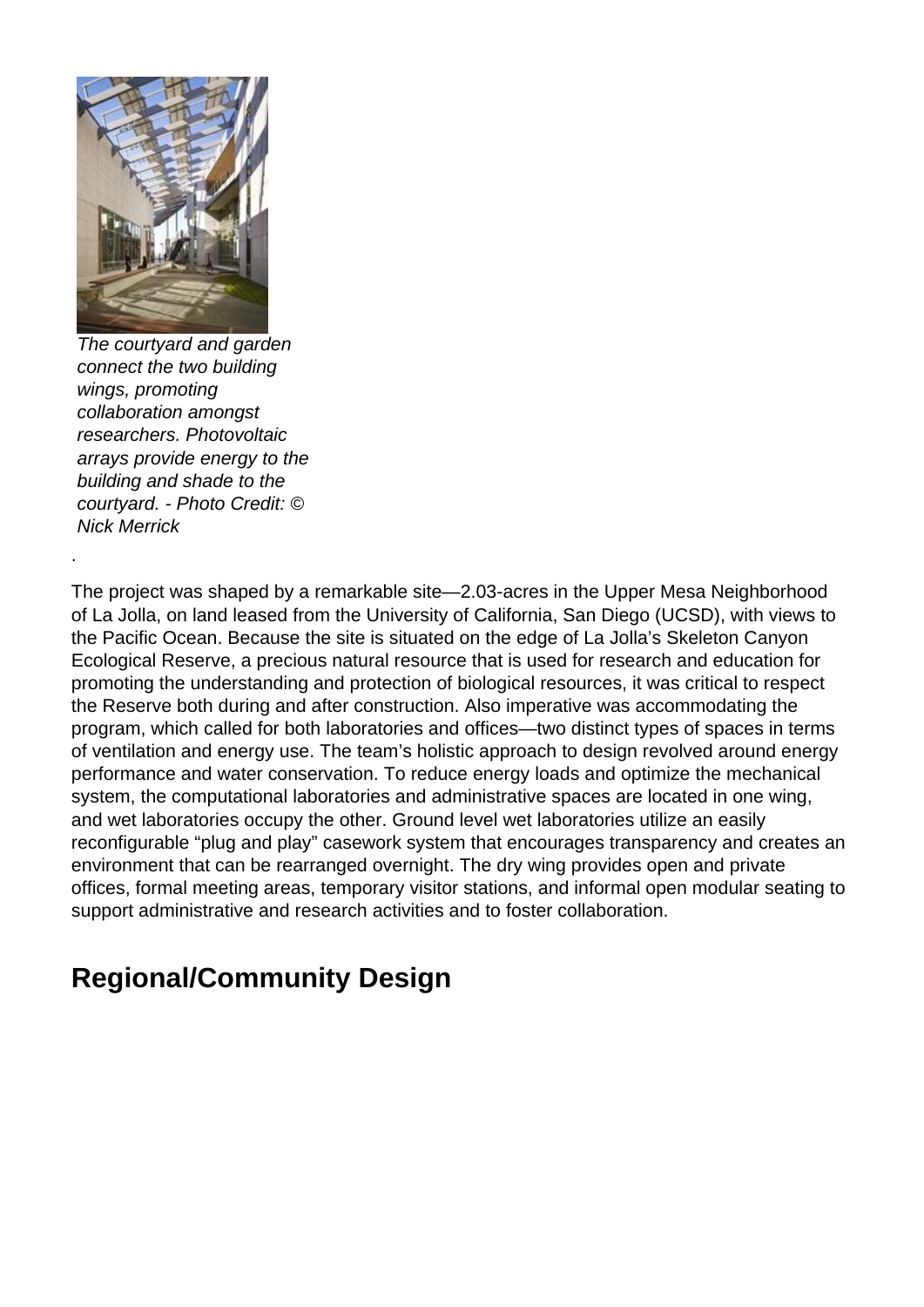

of Institute to Reserve, neighborhood, streets, and future buildings. - Photo Credit: Courtesy architect

Site improvements were based on design principles developed in the Scripps Institution of Oceanography Upper Mesa Neighborhood Planning Study. Recognizing that the site's primary advantage was its view of the ocean and adjacent Ecological Reserve, the building's orientation and landscape design were planned to highlight these features and create positive connections to the immediate neighborhood, while responding to local climate and site influences. The building's configuration on the site also provides the groundwork for linking the building's terrace and first level to a future promenade and to future UCSD research buildings. Also considered was public access around and through the site via all-weather paths. And, since water conservation is a prime driver in the San Diego region, in addition to a 60% reduction in domestic water consumption, the facility also utilizes captured stormwater for reuse in the toilets and cooling tower, as well as drought resistant landscaping. Finally, the facility is pre-piped to allow the use of regional reuse water, once put into operation by the City.

#### **Metrics Estimated percent of occupants using public transit, cycling or walking:**  10%

# **Land Use & Site Ecology**



Aerial view of site. - Photo Credit: © Steve Proehl

.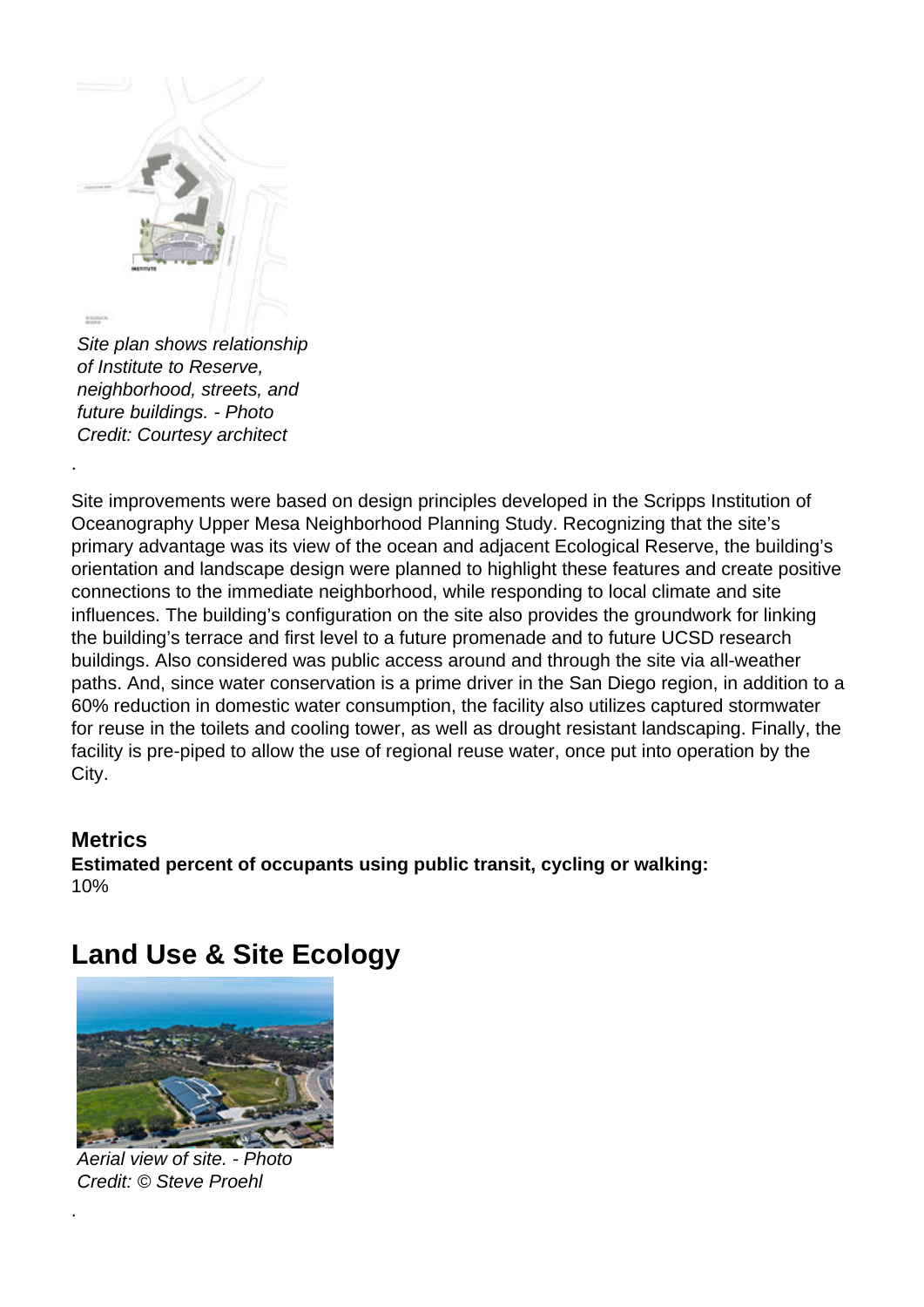Capitalizing on the site's extraordinary connections to the Pacific Ocean and Skeleton Canyon Ecological Reserve, the design extends the landscape's character along the western edge of the property, merging the land with the building's terraces—creating continuity with the canyon and natural surroundings. The architecture was influenced by the density of the site, the climate, programmatic requirements, and their supporting infrastructure. It was also important to be a good neighbor, with a domestic scale that fits with the residential neighborhood to the east. A popular soccer field was not only left untouched by the construction of this building, but it offers yet another pleasant vista looking south from inside the laboratories, or outside on the terrace. As previously mentioned, the Reserve was not affected. Finally, La Jolla is a perfect place for a high-ventilation laboratory building, due to the mild climate, since heating and cooling of enormous amounts of ventilated air could be minimized.

# **Bioclimatic Design**



Building section with overlay of air system and sun angles. - Photo Credit: Courtesy of team

.

The deliberate inclusion of large windows in both wings, even in the laboratories, also meant compensating for glare at certain times of the day. The set of deep eaves on the southern exposure minimizes the hours of direct sunlight into the laboratories, while still admitting ample daylight onto the benches even on cloudy days. Two arrays comprising 26,124 SF of photovoltaic surface serve as both an energy source and a shade structure, leveraging the resource and mitigating the challenge of sunny Southern California days. The PV array was configured to provide shading of the western patio area, while the PV panel over the interior courtyard provides a diffused light into the space and allows reflective light off the concrete walls to 'bounce' light into the northern benches of the laboratories. It is predicted that the arrays will exceed the building demand, pushing excess power generated back into the grid. Spanish cedar, often use to build boats, was used in the exterior wood wall system. Not only will this wood stand up to the seaside climate, but it will age naturally, without the use of harsh chemicals.

# **Light & Air**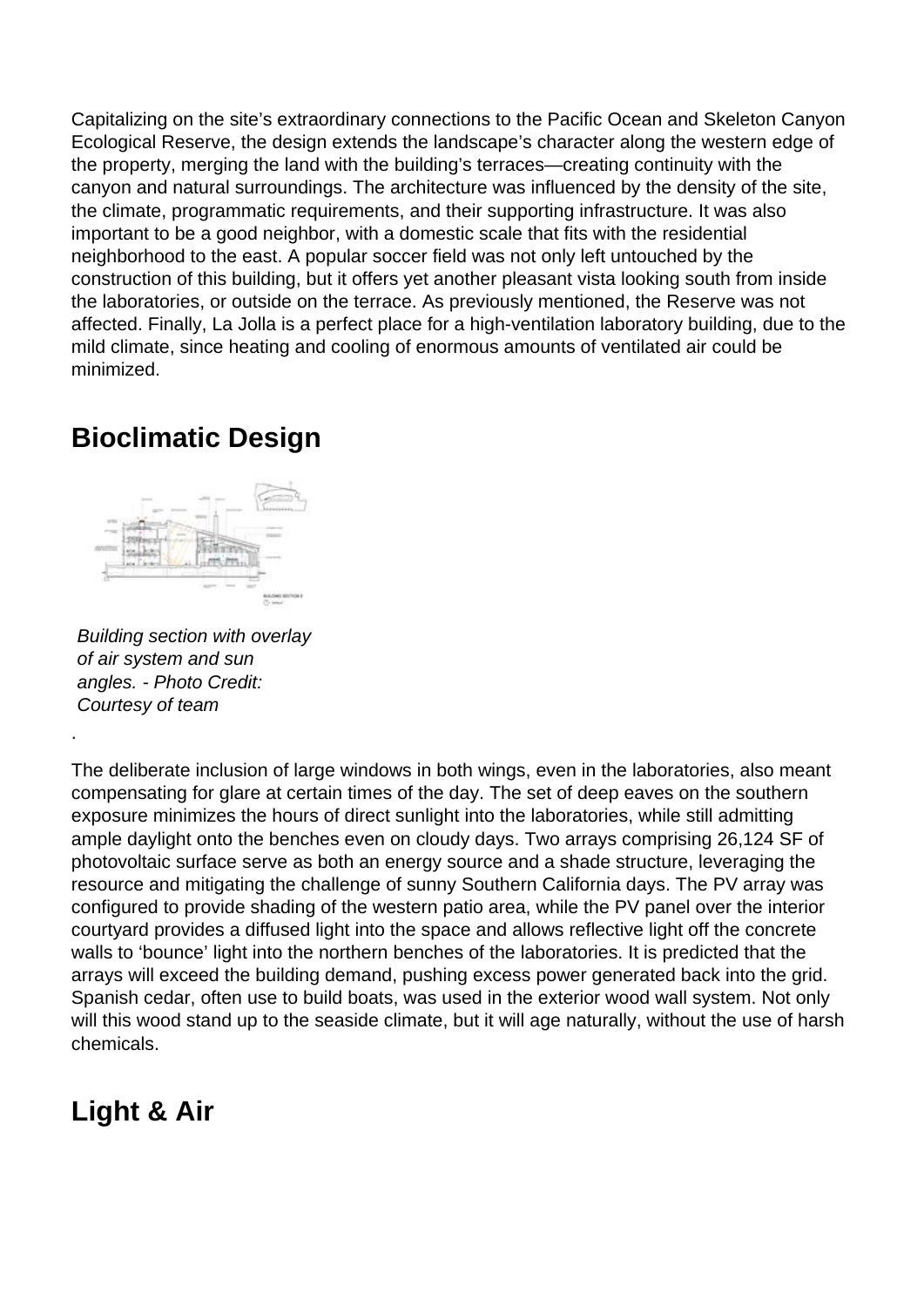

Private office with ample daylight an operable windows. - Photo Credit: © Nick Merrick



Operable windows shown from exterior. - Photo Credit: © Nick Merrick

Regardless of one's location in the building, each occupant can maintain a connection to nature via unobstructed views outdoors through large windows. Even the garage has openings that allow for its natural ventilation, while providing views out to the landscaped grounds and natural surroundings. Office occupants have views north or to the courtyard. Laboratory occupants have views south and also into the courtyard. The windows that look into the courtyard, also provide connections among occupants. The use of overhangs and shading devices, in combination with automatic and manual shades that mitigate glare issues, provide day-lit spaces, even on a cloudy day, such that 80-90% of the occupants rely solely on daylight during daylight hours. Occupant control features include over-ride of the automatic shades, light-level control down to an office level, and operable windows in all office areas. Conditioning only the ventilation air required for the space, allowed for the use of a 100% OSA system for the offices. Internal and external loads are mitigated via hydronic heating and cooling, primarily via induction beams—chilled beams that have cooling and heating capabilities.

#### **Metrics**

.

**Daylighting at levels that allow lights to be off during daylight hours:**  80%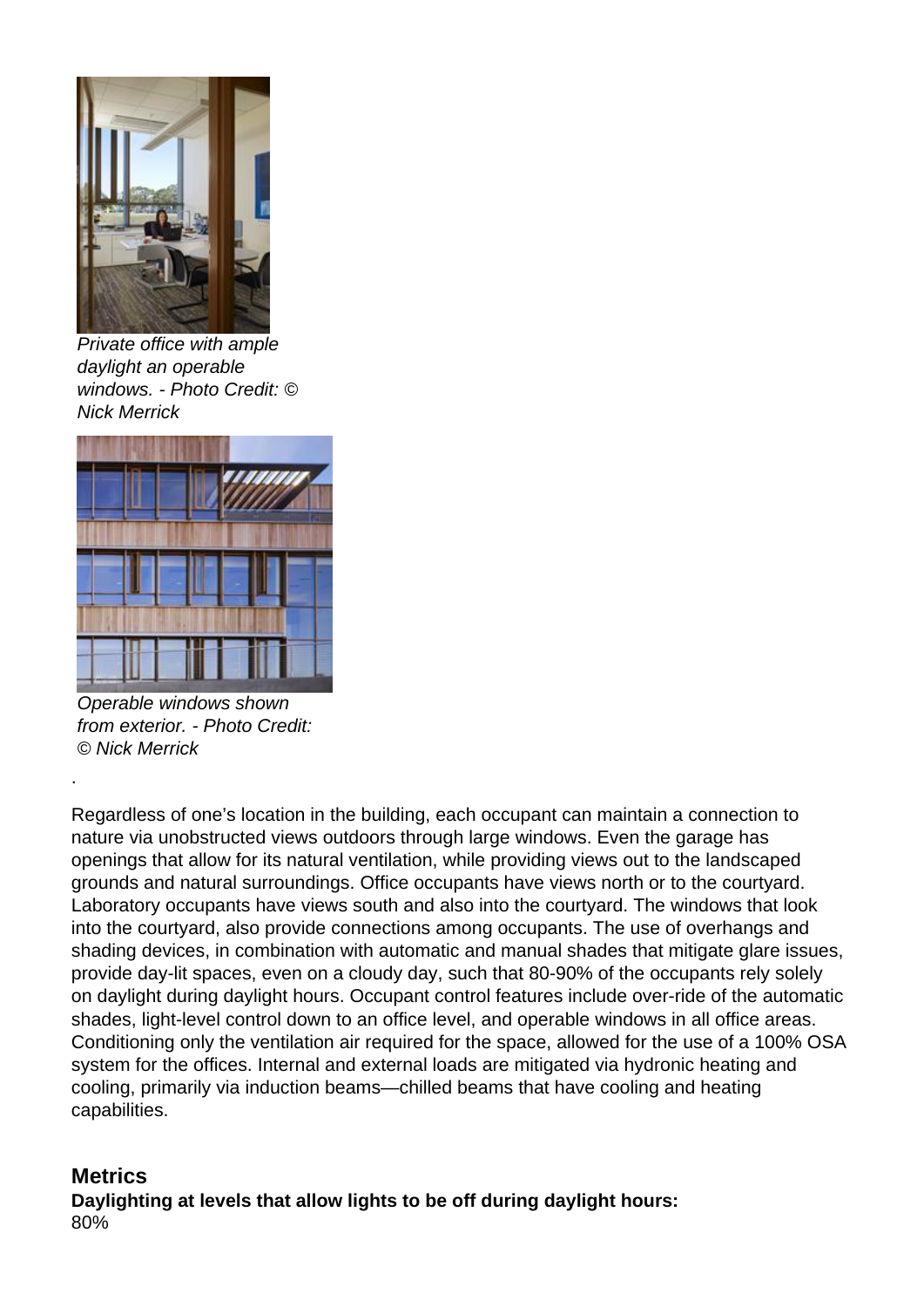**Views to the Outdoors:**  80% **Within 15 feet of an operable window:**  80%

### **Water Cycle**



Water diagram. - Photo Credit: Courtesy of team



Rainwater flow diagram. - Photo Credit: Courtesy of team

.

A complex water-balancing model was developed to understand the quantities, frequency, and demand times of water use. The result is a system that uses rain and recycled water, when available, for everything except potable water uses. Plans for a greywater connection to the building (known in California as "purple pipe") have also been established to allow for use of reclaimed water in the future. Because La Jolla has a distinct rain season that runs from November through February, and then is relatively dry the rest of the year, the team maximized the capture of rainfall for reuse in the building, using a combination of two civil cisterns and one storage tank under the garage, which provide 95,000 gallons of rainwater storage. Combined with AHU condensate reclamation, this equates to capture of two 100 year, back-to-back rains. Additionally, this storage extends utilization of reuse water almost through the summer months, at which time domestic water can be used for back-up until reclaimed water from the utility is operational.

**Metrics Percent reduction of regulated potable water:**  41% **Annual water use (measured):**  852 000gallons **Is potable water used for irrigation:**  Yes **Percent of rainwater from maximum anticipated 24 hour, 2-year storm event that can be**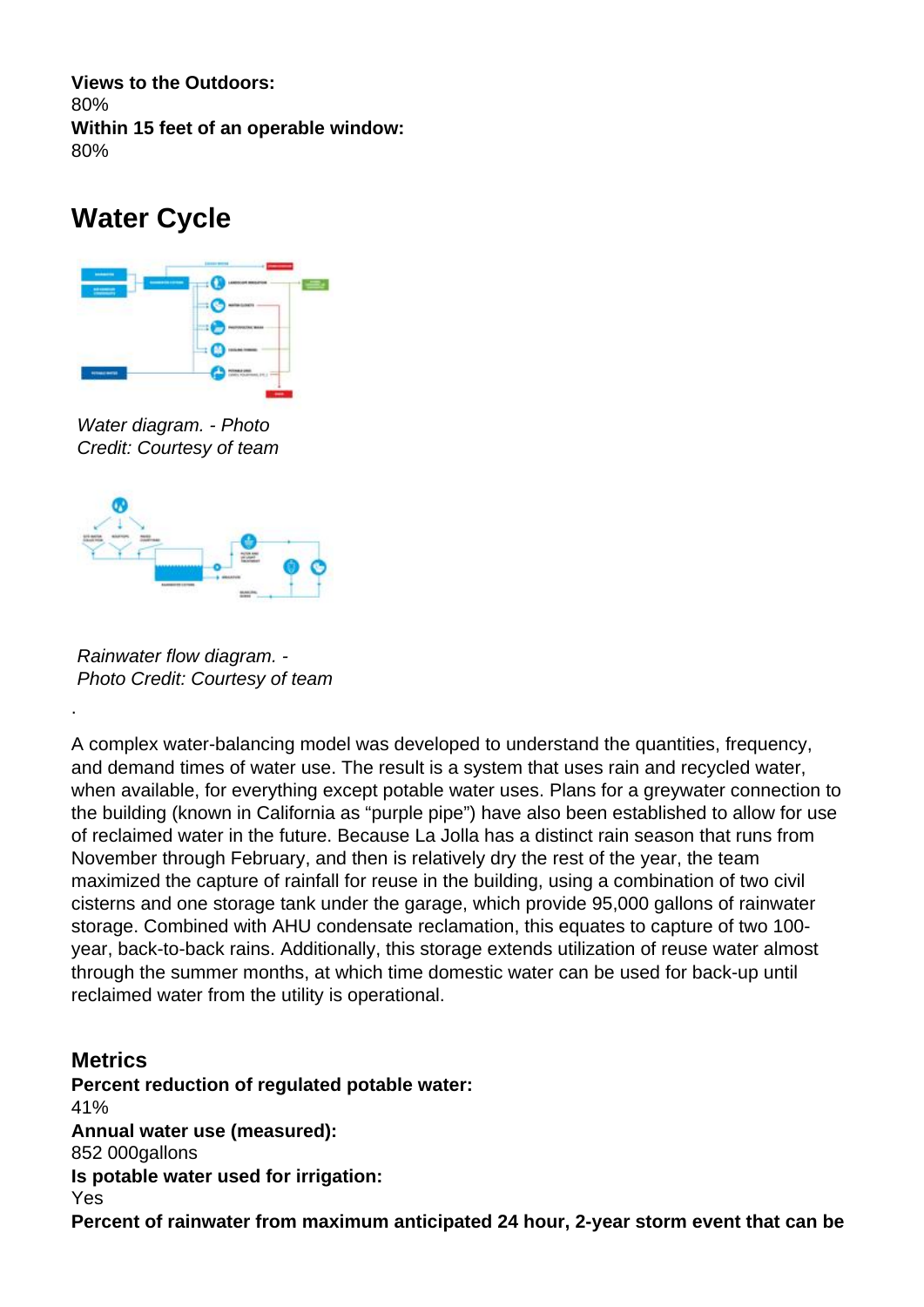**managed onsite:**  100%

### **Energy Flows & Energy Future**



Energy diagrams. - Photo Credit: Courtesy of team



Photovoltaic panels help power the building. - Photo Credit: © Nick Merrick

.

The project's NZE approach led to several integrate strategies. First, unlike buildings that use electricity for cooling, then reject building heat into the atmosphere, and burn gas at night for heat generation, this project utilizes a 50,000-gallon Thermal Energy Storage (TES) system as the primary conditioning driver. Cooling towers cool the TES at night; allowing the building to be conditioned most days without electrical chillers. As cooling is drawn out of the TES, it's replaced with warm water that can be used at night for heating purposes. Additionally, reject heating is captured from a separate water loop feeding a water-cooled, low temperature (- 80F) freezer farm, and an exhaust air heat recovery from the laboratory exhaust air. This is one of the few buildings, and the only laboratory in California, that does NOT have a natural gas line extended to it, meaning no on-site burning of fossil fuels is taking place to generate heat or for other uses, except for the diesel fire generator, used for life safety and minimal stand-by power for laboratory equipment. Furthermore, a large photovoltaic array is sized to over-produce most of the year, pushing energy into the grid and putting the NZE goal within reach.

#### **Metrics Total pEUI:**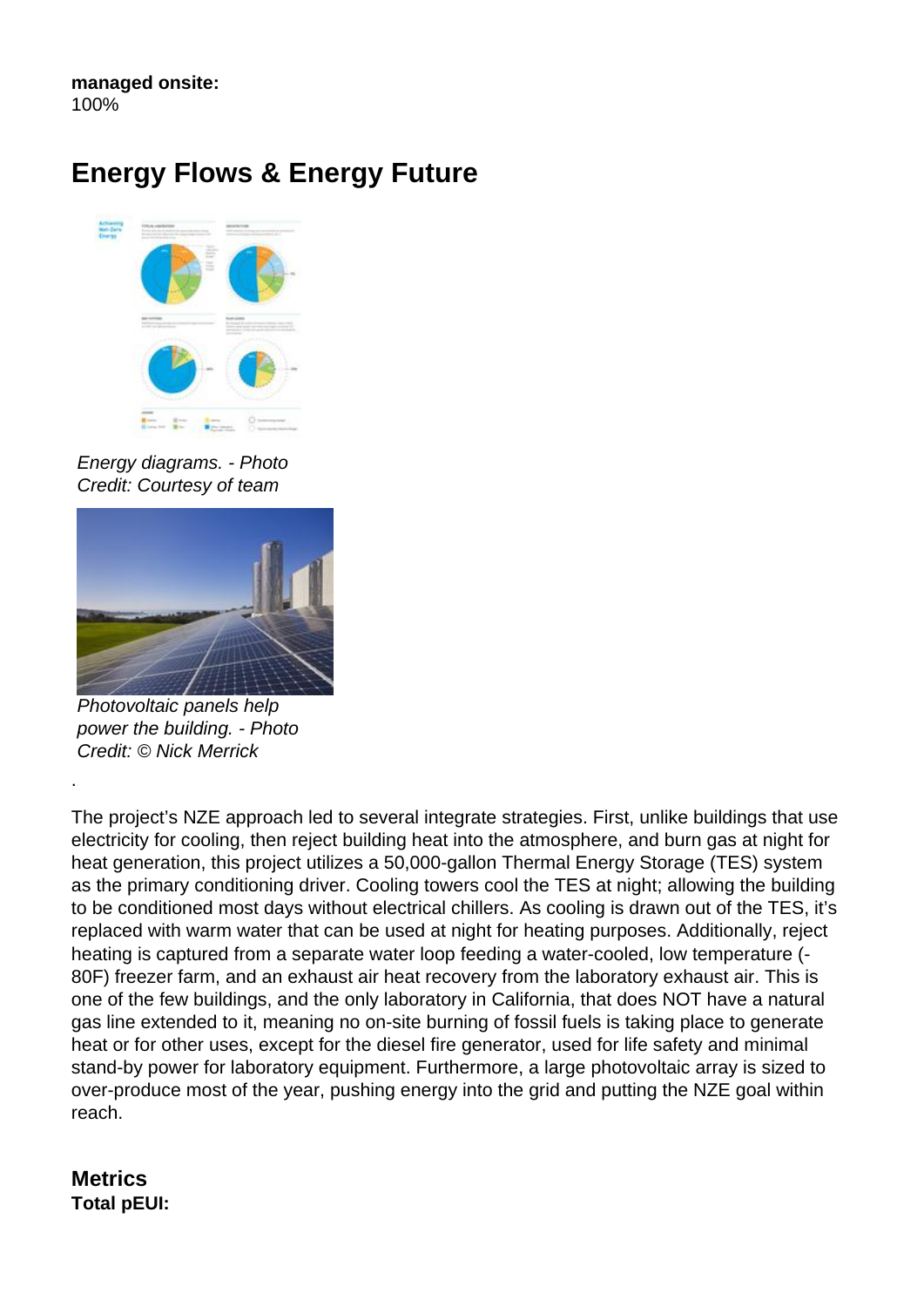68 kBtu/sf/yr Net pEUI: 0 kBtu/sf/yr Percent Reduction from National Median EUI for Building Type (predicted): 72% Lighting Power Density: 0.54 watts/sf Upload Energy Data Attachment: JCVI EAp2.pdf

#### [Materials &](http://submit.aiatopten.org/sites/default/files/JCVI EAp2.pdf) Construction

The west end of the building, which houses many of the collaborative and conference spaces, was designed to maximize views to the ocean and Ecological Reserve, with large overhangs shading the glass, taking advantage of the benign climate. - Photo Credit: © Nick Merrick

.

The project uses a modest pallet of materials: high-performance glazing, FSC certified Spanish cedar wood, and concrete. The use of glass was a balance between heat gain and daylight harvesting capability, to maximize the overall energy model. The wood is from renewable forests, and it was decided early in the design process to leave the wood untreated, to alleviate the need for harmful chemical finishes. The untreated wood also require less maintenance over time, making it a more sustainable product. The cement used in the concrete is Portland Type III, because of its naturally lighter color. This was consistent with the UCSD neighborhood plan guidelines, but also was an energy consideration because of its inherently greater heat reflective characteristics. It was also engineered as 8000psi highstrength concrete, to minimize the amount of concrete required and to also use 30% fly ash to increase the percentage of recycled content, thereby making the concrete one of the most sustainable design mixes ever used in the US at the time of construction.

#### Long Life, Loose Fit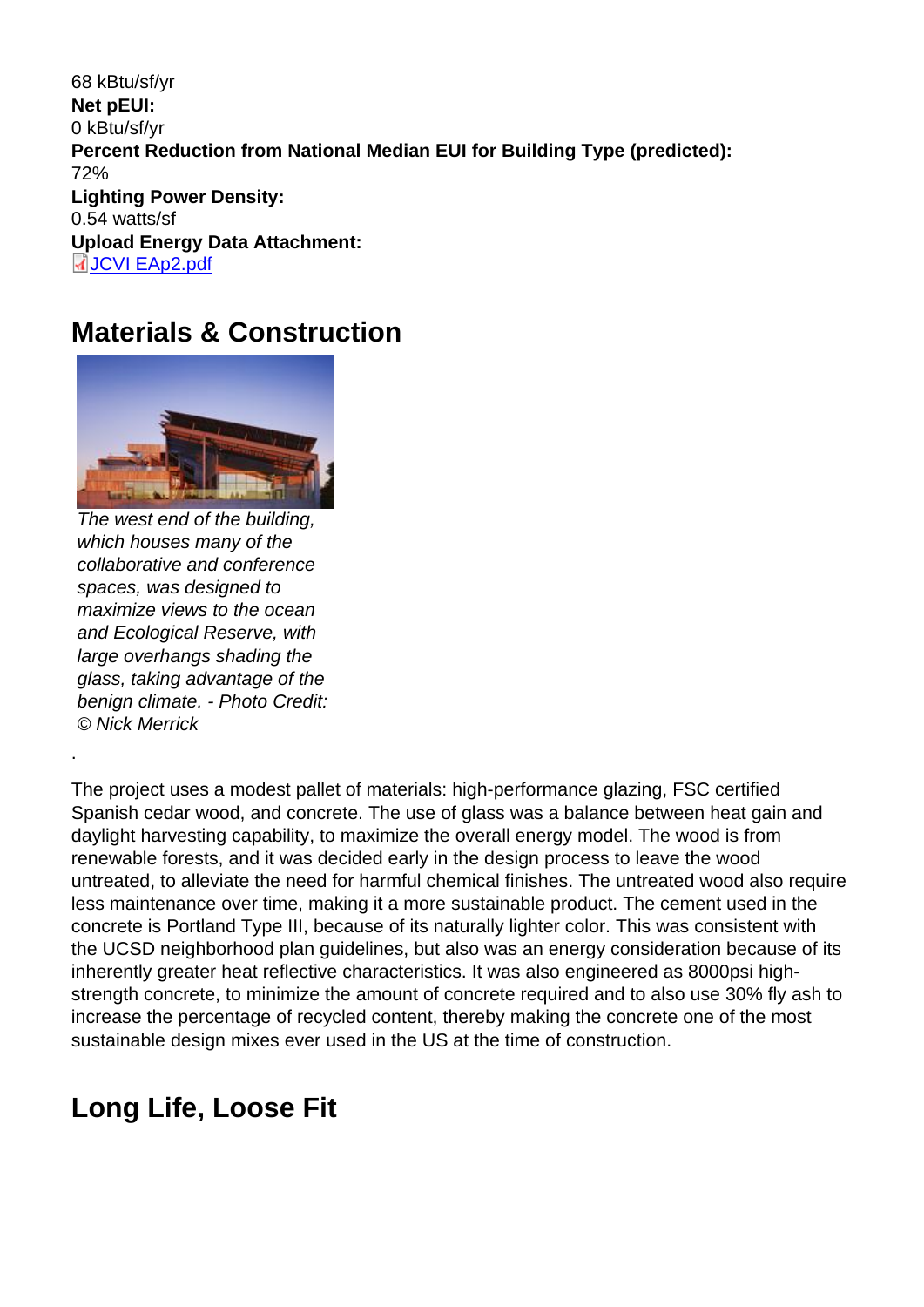

Materials used throughout the building (many shown in this view at the top level of the office/admin wing) were selected for their longevity. low maintenance, and contribution to the building performance. - Photo Credit: © Tim Griffith

The Institute's decision to locate the 50+ year facility in La Jolla, on property leased from the University of California, posed some unique challenges. Given the extremely aggressive goals for achieving sustainability for the project—beyond LEED Platinum—meetings were held with the utility agencies, the University, and the Fire Marshal to facilitate discussions of how the unique elements of the design could be approved, even though they were not consistent with the current campus design standards, the municipal regulations, and, in some cases, building codes. As an example, while the project would connect to the local sewer system, the original design included a constructed wet-land to treat on-site sewer waste and use the reclaimed water for irrigation and cooling. The City was also introduced to an element of the Institute's research, which using intercept connections could further extract waste from sewage streams to generate electricity and whose only other bi-product is fresh water. Discussion of how the fresh water could be used in the building is ongoing.

### **Collective Wisdom & Feedback Loops**

Laboratories, particularly genomic-focused ones, traditionally consume large quantities of energy to run energy-intensive scientific equipment and for heating/cooling. The client was determined to make his facility the exception. It was decided early on that the building was to be a true net-zero for energy, generating 100% of its power on site. On-site renewable energy is generated through the sizeable photovoltaic roof. Due to the fast-track nature of the project, construction of the architectural concrete structure was well underway while MEP coordination and design of the enclosure and finishes was also in process. This required exceptional coordination to ensure block-outs and embeds were located correctly. The contractor was brought in early to perform preconstruction with the goal of significantly lowering the initial estimated construction costs while still allowing the client to achieve LEED Platinum status. Now in operation, the building uses a fully integrated open protocol controls platform to make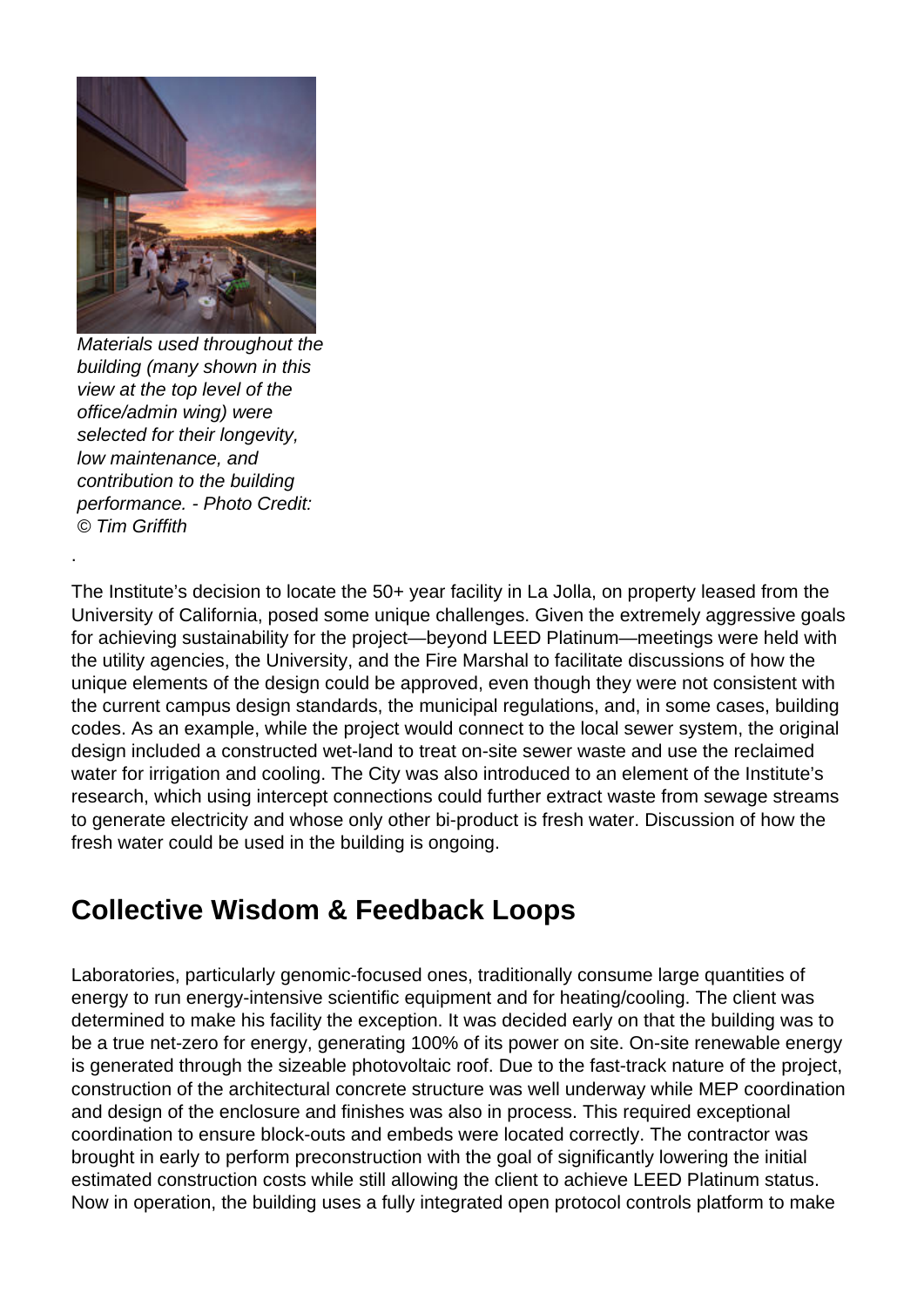building data available to operators, consultants, and researchers. JCVI La Jolla was always intended to be a teaching tool. Members of the project team regularly speak at conferences around the country addressing the challenges of ZNE design and construction.

# **Other Information**

#### **Cost and Payback Analysis:**

Due to a difficult financial period following completion of Design Development, the client considered moving into market-rate laboratory space in lieu of constructing the new building. Following a series of collaborative team meetings, however, regarding alternative solutions, the architects were tasked with modifying the building design to compete with developer models, while at the same time not jeopardizing the net-zero performance. As a result, some of the more complex water treatment systems, with hard to justify lifecycle costs, were eliminated. However, we were able to retain the space and infrastructure in the building to allow for future growth to accommodate elements such as a bio-reactor, which is part of this client's research. Even though the client was not willing to relinquish the energy performance of the project, with these previously mentioned solutions, the budget was reduced by approximately 70% of the original estimated project cost. The functionality remains the same; a highly flexible laboratory building that is on track for LEED-Platinum certification, with a net zero annual energy usage (total energy usage annually at \$0), zero carbon usage (no offsets, off-site generation, or use of petroleum or natural gas), and 100% collection and reuse of onsite rainwater.

#### **Process and Results:**

The client's vision was to build the most sustainable research building in the world, setting a new benchmark in environmental stewardship. The hope was the lessons learned from designing and constructing this building could be used as a role model by other institutions around the world to improve how laboratories are built and operated. Key to meeting the goal to be net-zero energy and net-zero wastewater was an approach where the architect worked with the researchers to reduce the demand loads, look for passive approaches, augment them with active systems where the loads demanded it, and add renewable energy in the form of a rooftop solar array to supply the remaining energy demands. The same approach was taken on water use, with a constructed wetland system to purify gray and black wastewater. A series of "intellectual collisions" between researchers and the design team inspired the building occupants to consider ways to also green their research, and the team to design parts of the building as part of the Institute's research. This included a bioreactor that, when scaled up from the bench top, will connect to the waste system to purify water and generate electricity for the building. During construction, mock-ups allowed the contractor to set extraordinary standards of construction quality and excellence throughout the facility. For instance, early on, the project team built mock-ups of the exterior skins, which were tested for construction integrity and to ensure they could withstand potential water and air intrusion issues. Several mock-ups were required to refine the mix design and to perfect the finishing and forming techniques necessary to provide the owner and architect with the look they desired.

# **Additional Images**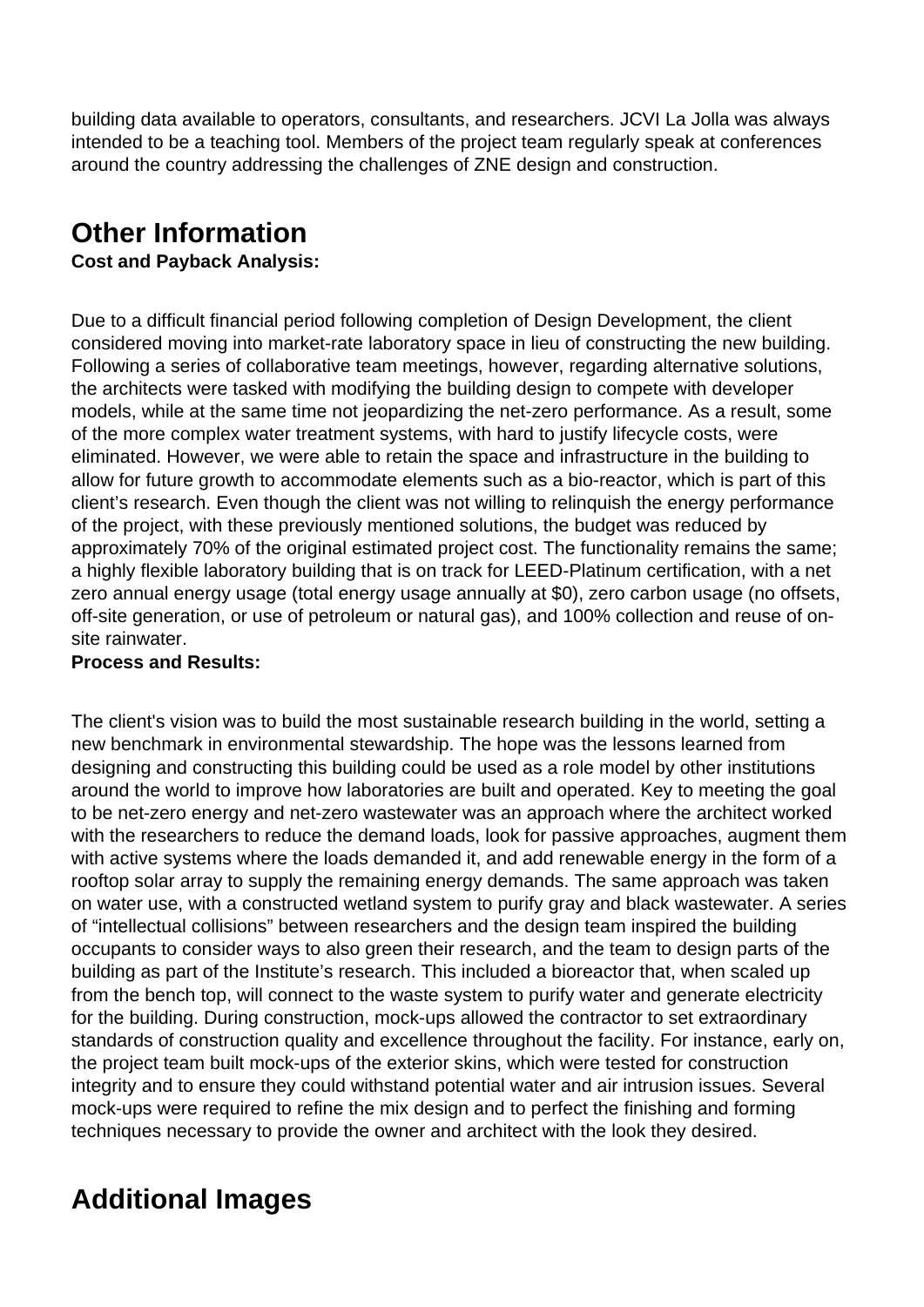

Axon of interior spaces shows how sustainability features were applied. - Photo Credit: Courtesy of team



Executive office shows interior finishes against a backdrop of sea and Ecological Reserve vistas. - Photo Credit: © Nick **Merrick** 



Additional building sections - Photo Credit: © Nick Merrick

# **Project Team and Contact Information**

| <b>Primary Submission Contact:</b> |                   |                  |                                        |                 |  |  |
|------------------------------------|-------------------|------------------|----------------------------------------|-----------------|--|--|
| <b>Ted Hyman</b>                   |                   |                  |                                        |                 |  |  |
| ted.hyman@zgf.com                  |                   |                  |                                        |                 |  |  |
| <b>ZGF Architects LLP</b>          |                   |                  |                                        |                 |  |  |
| 515 S. Flower Street, Suite 3700   |                   |                  |                                        |                 |  |  |
| Los Angeles California 90071       |                   |                  |                                        |                 |  |  |
| <b>United States</b>               |                   |                  |                                        |                 |  |  |
| <b>Project Team:</b>               |                   |                  |                                        |                 |  |  |
| <b>Role on Team</b>                | <b>First Name</b> | <b>Last Name</b> | <b>Company</b>                         | <b>Location</b> |  |  |
| Owner                              | Robert            | Friedman         | J. Craig Venter Institute La Jolla, CA |                 |  |  |